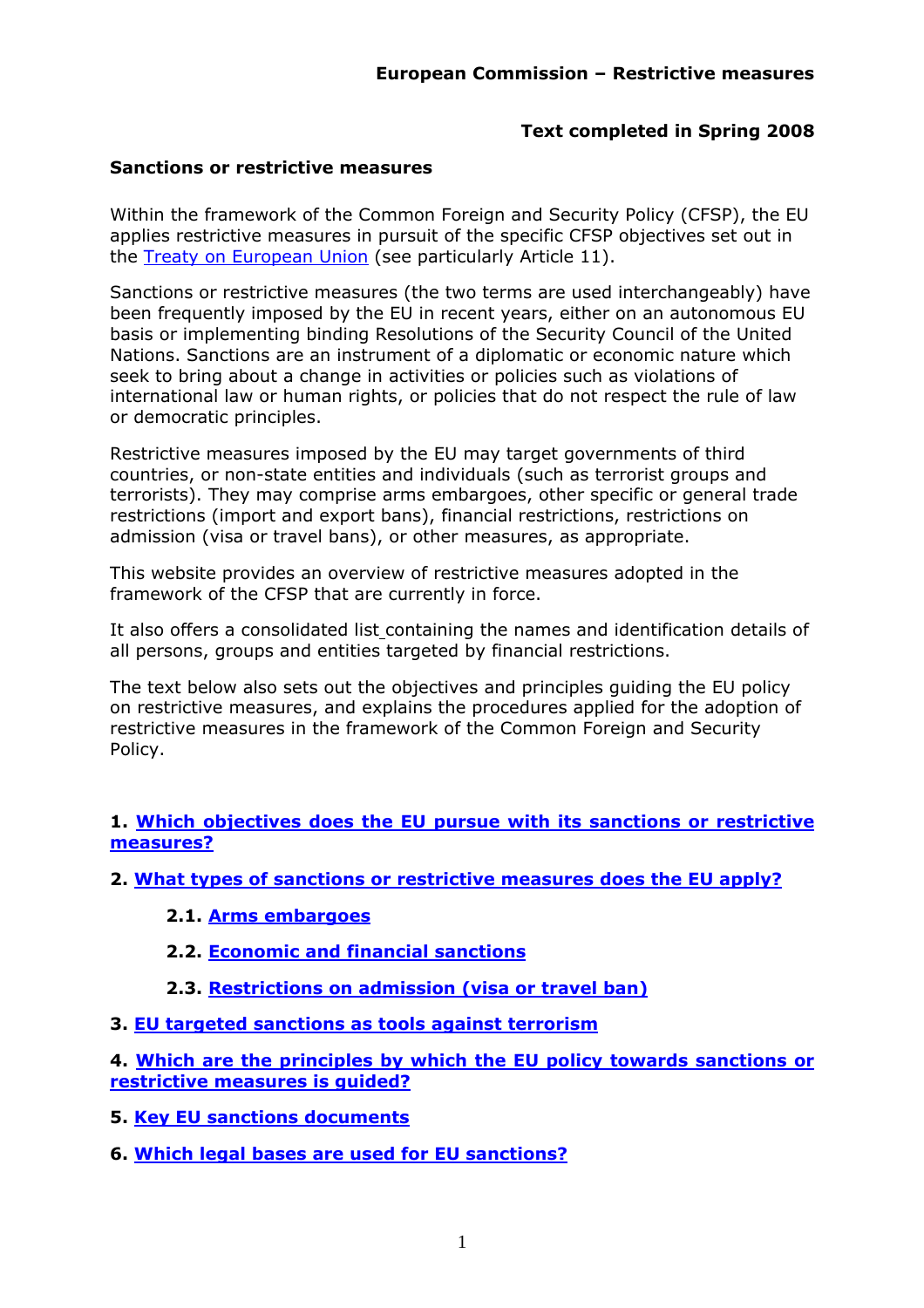**7. [What is the procedure for the adoption of legal instruments](#page-7-0)  [implementing restrictive measures?](#page-7-0)** 

- **8. [How are restrictive measures implemented, enforced and monitored?](#page-8-0)**
- **9. [What is the role of the Commission?](#page-8-1)**
- **10. [Selected research papers](#page-9-0)**

**10.1 [History of EU policy](#page-9-1)**

- **10.2 [Targeted/smart sanctions](#page-9-2)**
- **11. [Selected related instruments](#page-10-0)**
- **12. [Other useful links](#page-11-0)**
- **13. [Contact us](#page-12-0)**

#### <span id="page-1-0"></span>**1. Which objectives does the EU pursue with its sanctions or restrictive measures?**

 **\_\_\_\_\_\_\_\_\_\_\_\_\_\_\_\_\_\_\_\_\_\_\_\_\_\_\_\_\_\_\_\_\_\_\_\_\_\_\_\_\_\_\_\_\_\_\_\_\_\_\_\_\_\_\_\_\_** 

The European Union applies sanctions or restrictive measures in pursuit of the specific objectives of the Common Foreign and Security Policy (CFSP) as set out in Article 11 of the [Treaty on European Union,](http://eur-lex.europa.eu/en/treaties/index.htm) namely:

- to safeguard the common values, fundamental interests, independence and integrity of the Union in conformity with the principles of the [United Nations Charter;](http://www.un.org/aboutun/charter/)
- to strengthen the security of the Union in all ways;
- to preserve peace and strengthen international security, in accordance with the principles of the United Nations Charter and the [Helsinki Final Act](http://www.osce.org/documents/mcs/1975/08/4044_en.pdf)  $\mathbb{Z}$ , and the objectives of the [Paris Charter](http://www.osce.org/documents/mcs/1990/11/4045_en.pdf)  $\mathbb{Z}$ , including those on external borders;
- to promote international cooperation;
- to develop and consolidate democracy and the rule of law and respect for human rights and fundamental freedoms.

A general statement on EU policy is found in the **Basic Principles on the Use of** [Restrictive Measures \(Sanctions\)](http://register.consilium.europa.eu/pdf/en/04/st10/st10198-re01.en04.pdf) **②**(Council document 10198/1/04).

Using the CFSP framework, the 25 EU Member States implement sanctions imposed by the Security Council of the United Nations under Chapter VII of the [UN Charter.](http://www.un.org/aboutun/charter/) The UN Charter confers on the Security Council powers to decide in a manner binding for all UN members restrictive measures required in order to maintain or restore international peace and security, if there is a threat to the peace, a breach of the peace, or an act of aggression. When the EU implements UN Security Council Resolutions, it adheres to the terms of those Resolutions but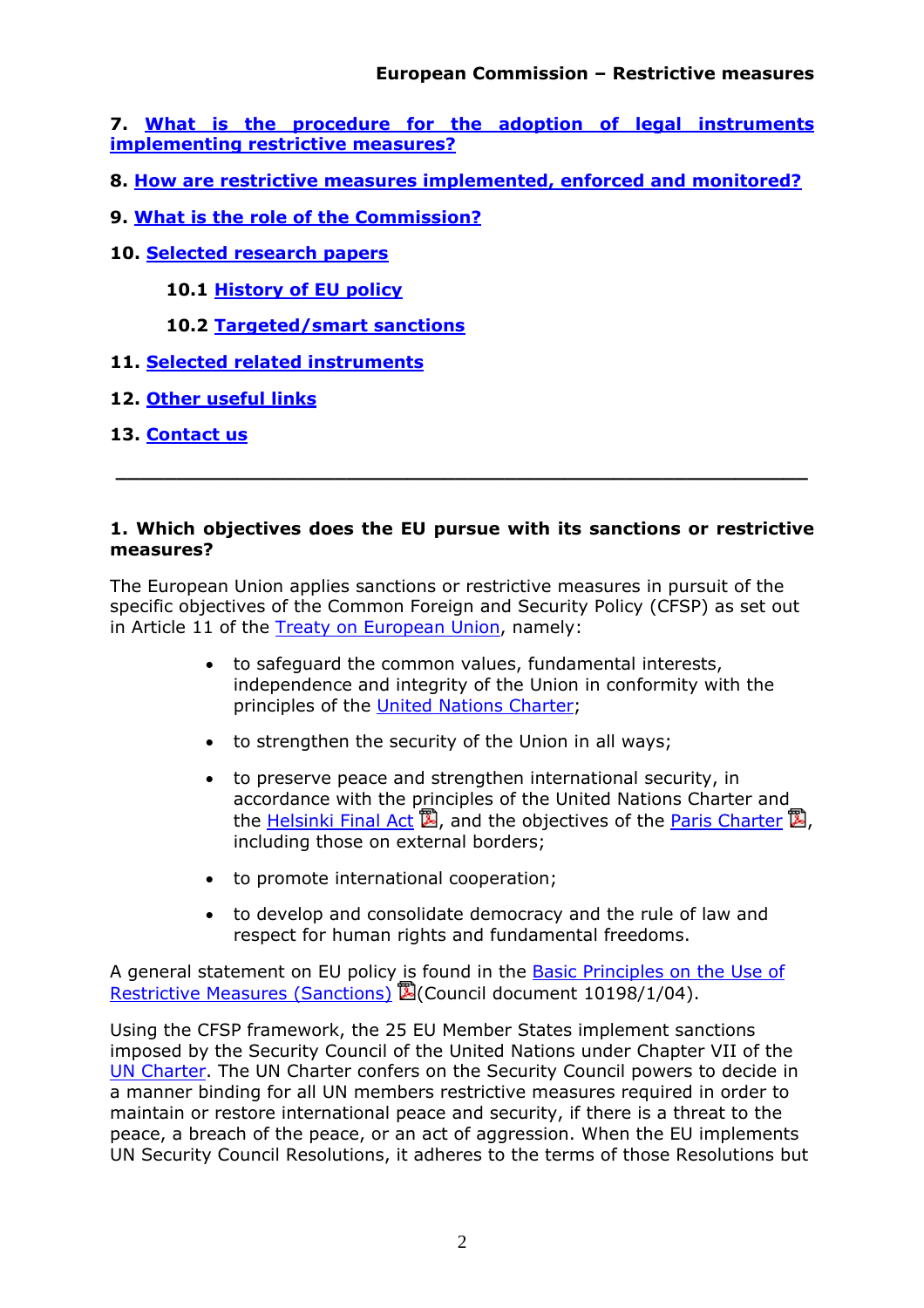it may also decide to apply further restrictive measures. The EU will implement UN restrictive measures as quickly as possible.

### <span id="page-2-0"></span>**2. What types of sanctions or restrictive measures does the EU apply?**

There is a wide range of possible restrictive measures which could be imposed by the EU. When deciding on restrictive measures, it is important to consider which measure or package of measures is most appropriate in order to promote the desired outcome. They may include:

- diplomatic sanctions (expulsion of diplomats, severing of diplomatic ties, suspension of official visits);
- suspension of cooperation with a third country;
- boycotts of sport or cultural events;
- trade sanctions (general or specific trade sanctions, arms embargoes);
- financial sanctions (freezing of funds or economic resources, prohibition on financial transactions, restrictions on export credits or investment);
- flight bans; and
- restrictions on admission.

Restrictive measures imposed by the EU may target governments of third countries, or non-state entities and individuals (such as terrorist groups and terrorists). Note that EU autonomous sanctions cannot be imposed against individuals or entities where there is no foreign policy dimension. Where individuals or entities are subject to targeted restrictive measures (sometimes called 'smart sanctions'), there should be clear criteria, tailored to the specific case, for the purposes of determining who should be listed and de-listed.

As stated at 1 above, the Security Council of the United Nations may require all UN Member States to implement measures short of the use of military force. Article 41 of the UN Charter states that such measures may include complete or partial interruption of economic relations and of rail, sea, air, postal, telegraphic, radio, and other means of communication, and the severance of diplomatic relations.

The EU, like the UN Security Council, has in recent years predominantly applied restrictive measures in the form of arms embargoes, economic and financial restrictions and restrictions on admission.

The Council of the EU has agreed [Guidelines on Implementation and Evaluation](http://register.consilium.europa.eu/pdf/en/05/st15/st15114.en05.pdf)  [of Restrictive Measures \(Sanctions\) in the Framework of the EU Common Foreign](http://register.consilium.europa.eu/pdf/en/05/st15/st15114.en05.pdf)  [and Security Policy](http://register.consilium.europa.eu/pdf/en/05/st15/st15114.en05.pdf) **W** which provide guidance on common issues and present standard wording and common definitions that may be used in legal instruments implementing restrictive measures.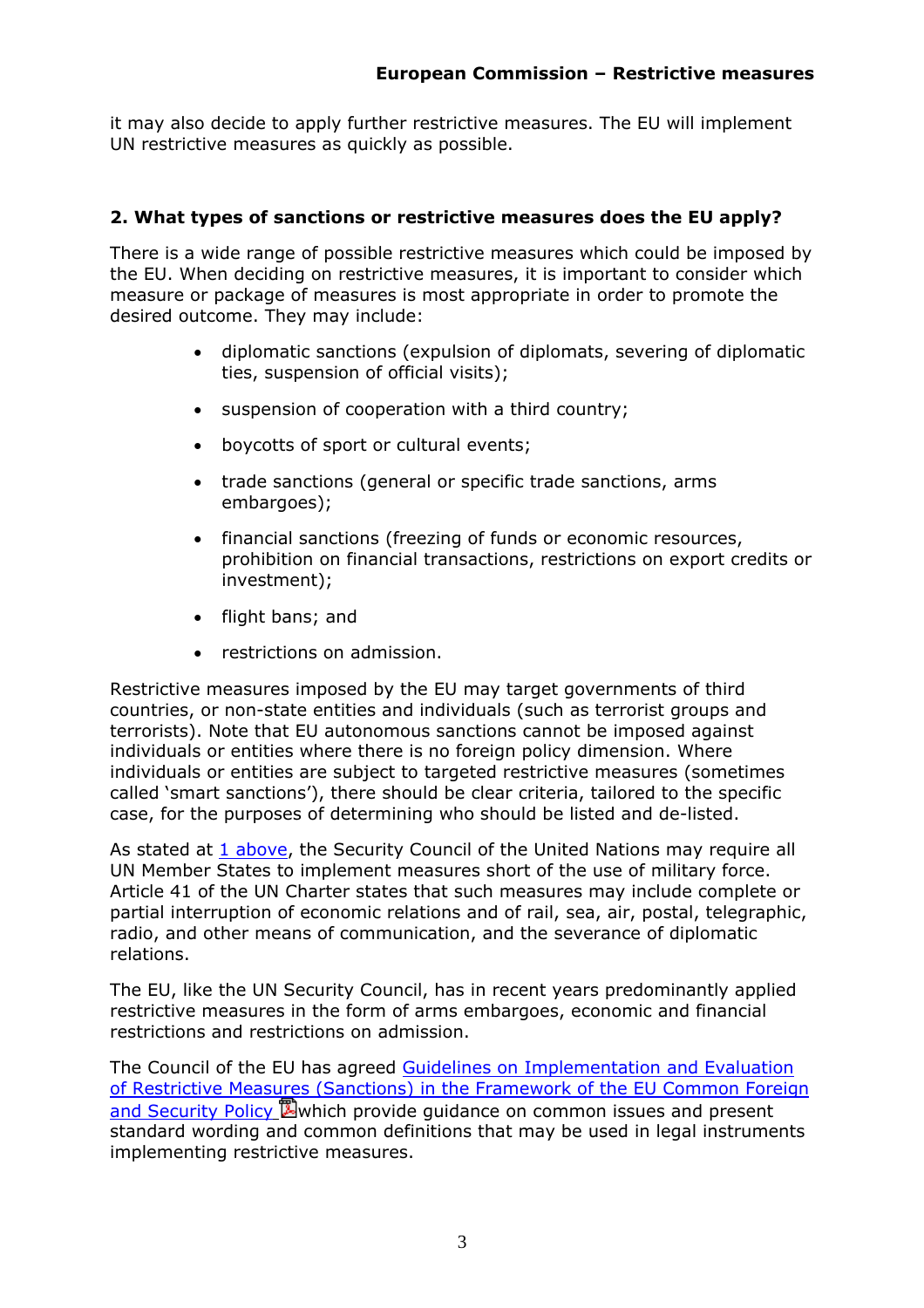### <span id="page-3-0"></span>**2.1. Arms embargoes**

Arms embargoes may be applied to stop the flow of arms and military equipment to conflict areas or to regimes that are likely to use them for internal repression or aggression against a foreign country. In this perspective, CFSP legal instruments imposing an arms embargo generally comprise:

- a prohibition on the sale, supply, transfer or export of arms and related materiel of all types, including weapons and ammunition, military vehicles and equipment, paramilitary equipment and spare parts,
- a prohibition on the provision of financing and financial assistance and technical assistance, brokering services and other services related to military activities and to the provision, manufacture, maintenance and use of arms and related materiel of all types.

Arms embargoes apply at a minimum to the items found in th[e EU's Common](http://eur-lex.europa.eu/LexUriServ/LexUriServ.do?uri=OJ:C:2009:065:0001:0034:EN:PDF)  [Military List](http://eur-lex.europa.eu/LexUriServ/LexUriServ.do?uri=OJ:C:2009:065:0001:0034:EN:PDF)  $\mathbb{Z}$ , last updated on 10 March 2008. They are usually accompanied by a ban on the provision of related financing and financial and technical assistance. Where internal repression is a concern, a prohibition on equipment which may be used for internal repression may be used.

There are normally also certain limited exemptions to these prohibitions, in particular for non-lethal equipment, for end-uses which may include:

- humanitarian or protective use;
- institution building programmes and/or crisis management operations (typically those of the UN and the EU, but also those of any relevant regional and sub-regional organisations such as the African Union);
- de-mining operations.

Such exemptions are typically subject to either prior approval by or notification to a competent authority (and, in the case of UN arms embargoes, the relevant Sanctions Committee of the Security Council).

There is often an exemption for protective equipment, including flak jackets and military helmets, temporarily exported by United Nations personnel, personnel of the EU or its Member States, representatives of the media and humanitarian and development workers and associated personnel for their personal use only.

The provision of lethal equipment and related financial or technical assistance may also be permitted in some cases, subject to appropriate safeguards and conditions.

### <span id="page-3-1"></span>**2.2. Economic and financial sanctions**

In view of the economic significance of the EU, the application of economic and financial sanctions can be a powerful tool. Such sanctions could consist of export and/or import bans (trade sanctions which may apply to specific products such as oil, timber or diamonds), ), bans on the provision of specific services (brokering, financial services, technical assistance), flight bans, prohibitions on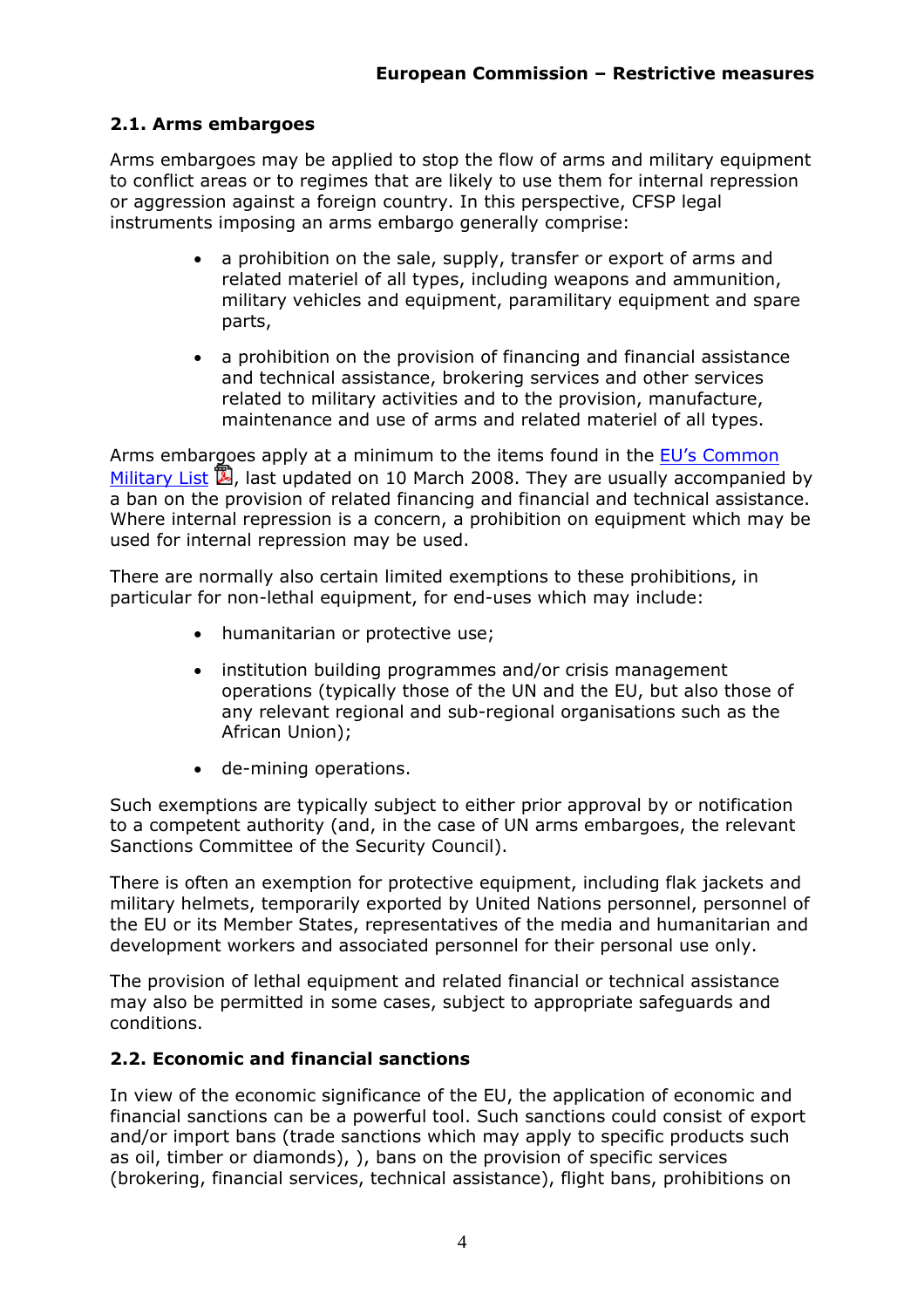investment, payments and capital movements, or the withdrawal of tariff preferences. However, broad economic or financial restrictions may result in unduly high economic and humanitarian costs.

Economic and financial restrictive measures, including targeted financial sanctions, have to be applied by all persons and entities doing business in the EU, including nationals of non-EU countries, and also by EU nationals and entities incorporated or constituted under the law of an EU Member States when doing business outside the EU.

## *Targeted (or smart) financial sanctions*

The EU has often imposed targeted financial sanctions, which can be designed to target specific persons, groups and entities responsible for the objectionable policies or behaviour. Such sanctions comprise both an obligation to freeze all funds and economic resources of the targeted persons and entities and a prohibition on making funds or economic resources available directly or indirectly to or for the benefit of these persons and entities.

Exemptions are available under specific conditions and procedures (e.g. funds necessary for basic expenses, including payments for foodstuffs, rent or mortgage, medicines and medical treatment.

The EU has developed and updated a paper entitled [EU Best Practices for the](http://register.consilium.europa.eu/servlet/driver?page=Result&lang=EN&typ=Advanced&cmsid=639&ff_COTE_DOCUMENT=8666%2F1%2F08&ff_COTE_DOSSIER_INST=&ff_TITRE=&ff_FT_TEXT=&ff_SOUS_COTE_MATIERE=&dd_DATE_DOCUMENT=&dd_DATE_REUNION=&dd_FT_DATE=&fc=ALLLANG&srm=25&)  [Effective Implementation of Restrictive Measures](http://register.consilium.europa.eu/servlet/driver?page=Result&lang=EN&typ=Advanced&cmsid=639&ff_COTE_DOCUMENT=8666%2F1%2F08&ff_COTE_DOSSIER_INST=&ff_TITRE=&ff_FT_TEXT=&ff_SOUS_COTE_MATIERE=&dd_DATE_DOCUMENT=&dd_DATE_REUNION=&dd_FT_DATE=&fc=ALLLANG&srm=25&)  $\mathbb{Z}$  giving practical guidance and recommendations on issues arising in the implementation of financial sanctions.

# <span id="page-4-0"></span>**2.3. Restrictions on admission (Visa or travel ban)**

Third country nationals can be subjected to a ban on admission into the EU, in accordance with the objectives described at 1 above. Member States are called upon to take all the necessary measures to prevent the entry into, or transit through, their territories of the listed persons. As a general rule, the legal instrument imposing such restrictions will allow for exemptions from the visa or travel ban on humanitarian and other grounds or in order to comply with obligations of a Member State under international law. Restrictions on admission do not oblige a Member State to refuse its own nationals entry into its territory.

## <span id="page-4-1"></span>**3. EU targeted sanctions as tools against terrorism**

The EU applies sanctions in the context of UNSC resolutions 1267 and 1373. The EU applies measures against individuals and groups designated in the so-called 'EU terrorism list', which is found in the most recent Common Position amending Common Position 2001/931/CFSP. Financial sanctions are not implemented under a Community Regulation against those marked with an asterisk (although such persons may be subject to national financial sanctions); the others on the list are subject to financial sanctions pursuant to Council Regulation (No) 2580/2001.

The Council of the EU has produced a [factsheet](http://www.consilium.europa.eu/uedocs/cmsUpload/080206_combatterrorism_EN.pdf) on "The EU list of persons, groups and entities subject to specific measures to combat terrorism". The mandate and working methods of the 'CP 931' Working Group, which considers listing and de-listing proposals for this list, are set out in [Council document](http://register.consilium.europa.eu/pdf/en/07/st10/st10826-re01.en07.pdf)  [10826/1/07 REV 1.](http://register.consilium.europa.eu/pdf/en/07/st10/st10826-re01.en07.pdf)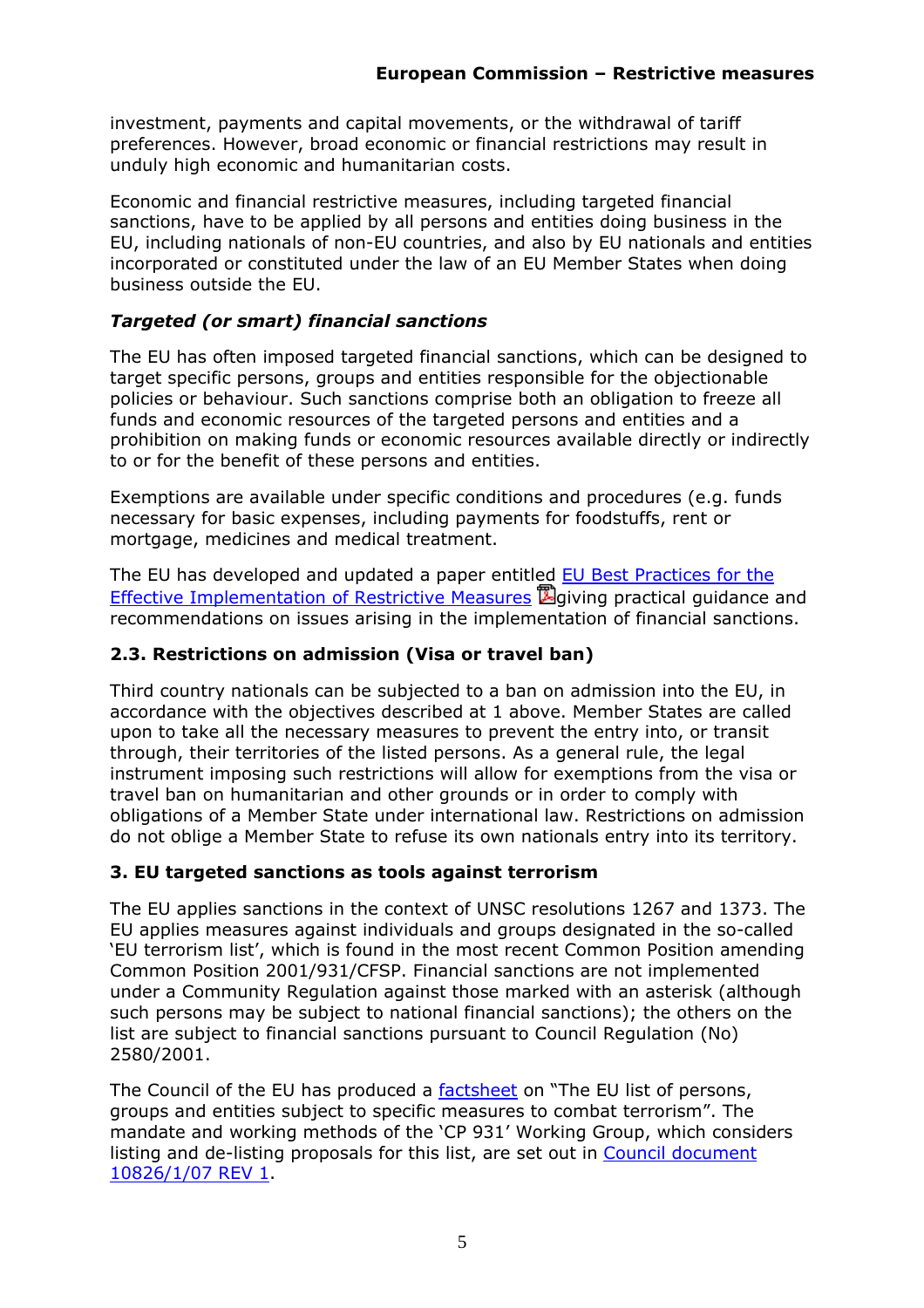<span id="page-5-0"></span>The EU also implements [UN sanctions against Al Qaida and the Taliban.](http://ec.europa.eu/external_relations/cfsp/sanctions/measures.pdf#Terrorist_groups)

#### **4. Which are the principles by which the EU policy towards sanctions or restrictive measures is guided?**

As a general rule, sanctions should target as closely as possible the individuals and entities responsible for the undesirable policies and actions, thus minimising adverse effects on others.

The introduction and implementation of restrictive measures must always be in accordance with international law. They must respect [human rights and](http://ec.europa.eu/justice_home/doc_centre/rights/doc_rights_intro_en.htm)  [fundamentals freedoms,](http://ec.europa.eu/justice_home/doc_centre/rights/doc_rights_intro_en.htm) and fundamental freedoms, in particular due process and the right to an effective remedy. The measures imposed must always be proportionate to their objective. Targeted sanctions provide for appropriate exemptions to take account of basic human needs of the targeted persons.

Restrictive measures should also respect the international obligations of the European Community and its Member States, in particula[r the WTO Agreements.](http://www.wto.org/) Economic and financial sanctions are therefore used cautiously by the EU, as exceptions to the principles of the common market, which is based on free movement of capital and trade liberalisation. Suspension clauses in existing agreements with third countries may have to be invoked, or such agreements may have to be terminated, before sanctions can be applied.

The EU will refrain from adopting legislative instruments having extra-territorial application in breach of international law.

Another fundamental element of EU restrictive measures is either an expiry or a review clause, in order to ensure that restrictive measures are repealed or adapted in response to developments. All EU autonomous measures are kept under continual review.

## <span id="page-5-1"></span>**5. Key documents**

Common Positions and Regulations,in force which impose and implement sanctions or restrictive measures under the CFSP.

The texts of all CFSP legal instruments and sanctions Regulations are published in the [Official Journal](http://eur-lex.europa.eu/JOIndex.do?ihmlang=en) in the official languages of the EU.

[Basic Principles on the Use of Restrictive Measures.](http://register.consilium.europa.eu/pdf/en/04/st10/st10198-re01.en04.pdf)

When agreeing the 2003 sanctions guidelines (see below), the Council also requested the Secretary General/High Representative, in association with the Commission, to develop a policy framework for more effective use of sanctions. This resulted in the Council's adoption on 7 June 2004 of the Basic Principles document (Council document 10198/1/04 REV 1) setting out its view of sanctions, and how and when it would use them.

[Guidelines on implementation and evaluation of restrictive measures \(sanctions\)](http://register.consilium.europa.eu/pdf/en/05/st15/st15114.en05.pdf)  [in the framework of the EU Common Foreign and Security Policy.](http://register.consilium.europa.eu/pdf/en/05/st15/st15114.en05.pdf)

In 2003, the Council embarked upon an exercise of examination of its sanctions practice and policy, which resulted in agreement on guidelines on sanctions on 8 December 2003 [\(Council document 15579/03\)](http://register.consilium.europa.eu/pdf/en/03/st15/st15579.en03.pdf). The Council later agreed an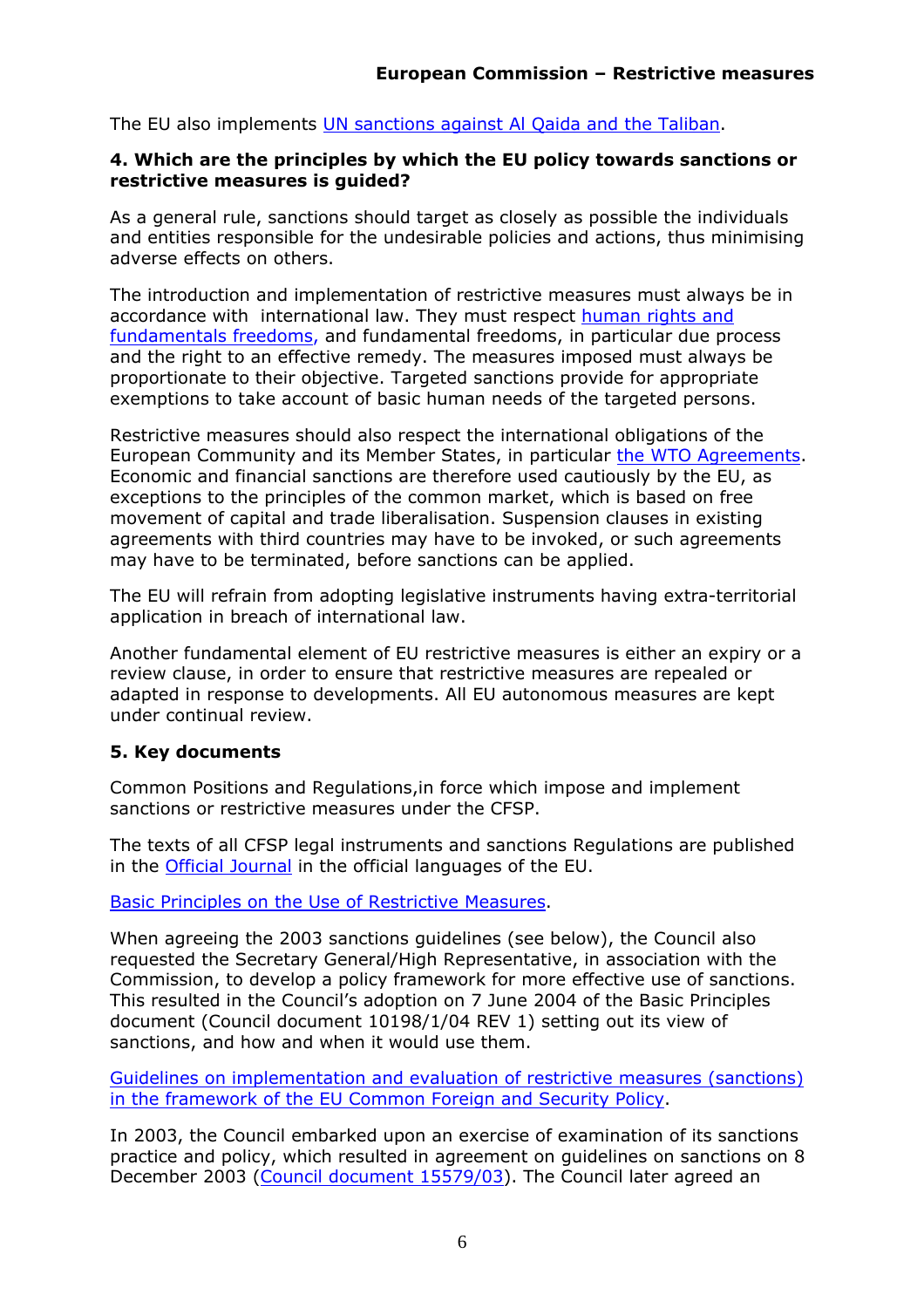update on 2 December 2005 (Council document 15114/05). These guidelines provide technical guidance for the drafting, implementation and monitoring of CFSP-related restrictive measures as well as standard wording for the drafting of CFSP legal instruments.

### [EU Best Practices for the Effective Implementation of Restrictive Measures.](http://register.consilium.europa.eu/servlet/driver?page=Result&lang=EN&typ=Advanced&cmsid=639&ff_COTE_DOCUMENT=8666%2F1%2F08&ff_COTE_DOSSIER_INST=&ff_TITRE=&ff_FT_TEXT=&ff_SOUS_COTE_MATIERE=&dd_DATE_DOCUMENT=&dd_DATE_REUNION=&dd_FT_DATE=&fc=ALLLANG&srm=25&)

The Council first agreed a technical paper on specific issues arising in respect of financial sanctions targeting terrorist groups, in December 2004 [\(Council](http://register.consilium.europa.eu/pdf/en/04/st13/st13851-re04.en04.pdf)  [document 13851/4/04 REV 4\)](http://register.consilium.europa.eu/pdf/en/04/st13/st13851-re04.en04.pdf). This was updated in December 2005 resulting in a broader best practices paper addressing both the listing process and application of financial sanctions [\(Council document 15115/05\)](http://register.consilium.europa.eu/pdf/en/05/st15/st15115.en05.pdf) and [correction](http://register.consilium.eu.int/pdf/en/05/st15/st15115-co01.en05.pdf) (EN only). On 14 June 2006, the Council agreed a further update [\(Council document 10533/06](http://register.consilium.europa.eu/pdf/en/06/st10/st10533.en06.pdf) an[d COR 1\)](http://register.consilium.europa.eu/pdf/en/06/st10/st10533-co01.en06.pdf) and then again on 9 July 2007 (Council document 11679/07). This paper is a living document and it is envisaged that it will continue to be developed as the Council examines other recommendations and best practices in all aspects of implementation of sanctions.

### *Mandate and working methods for the Common Position 931 working party ('terrorism list)*

The mandate and working methods of the 'CP 931' Working Group, which considers listing and de-listing proposals for this list, are set out in [Council](http://register.consilium.europa.eu/pdf/en/07/st10/st10826-re01.en07.pdf)  [document 10826/1/07 REV 1.](http://register.consilium.europa.eu/pdf/en/07/st10/st10826-re01.en07.pdf)

A [factsheet e](http://www.consilium.europa.eu/uedocs/cmsUpload/080206_combatterrorism_EN.pdf)xplains the list in more detail, focusing on how decisions are taken, how the reasons for listing are notified to persons concerned, the regular review of the list, and the options open to listed persons to challenge their listing, or to seek access to frozen funds.

Recommendations for dealing with country-specific EU autonomous sanctions or EU additions to UN sanctions lists [\(Council documents 7697/07](http://register.consilium.europa.eu/pdf/en/07/st07/st07697.en07.pdf) and [11054/07\)](http://register.consilium.europa.eu/pdf/en/07/st11/st11054.en07.pdf).

In April 2007, the Council approved a series of recommendations relating to stating reasons and notifying persons, groups and entities listed in the framework of country-specific EU autonomous sanctions or EU additions to UN sanctions. These recommendations cover the need for statements of reasons, a notification procedure (where necessary), procedures for informing persons, groups and entities concerned about the right to make their views known and how to process requests for de-listing, as well as the need for detailed information allowing for a proper identification of those targeted [\(Council](http://register.consilium.europa.eu/pdf/en/07/st07/st07697.en07.pdf)  [document 7697/07\)](http://register.consilium.europa.eu/pdf/en/07/st07/st07697.en07.pdf).

This was followed in June 2007 by approval of a series of practical recommendations for listings and de-listings in respect of such sanctions [\(Council](http://register.consilium.europa.eu/pdf/en/07/st11/st11054.en07.pdf)  [document 11054/07\)](http://register.consilium.europa.eu/pdf/en/07/st11/st11054.en07.pdf).

### <span id="page-6-0"></span>**6. Which legal bases are used for EU sanctions?**

The legal basis for sanctions will depend on the exact nature of the restrictive measures and the areas or targets covered by them. Where Community action is required, a Common Position must be adopted under Article 15 of the Treaty establishing the European Union. As an instrument of the CFSP, the adoption of a new Common Position requires unanimity from EU Member States in Council.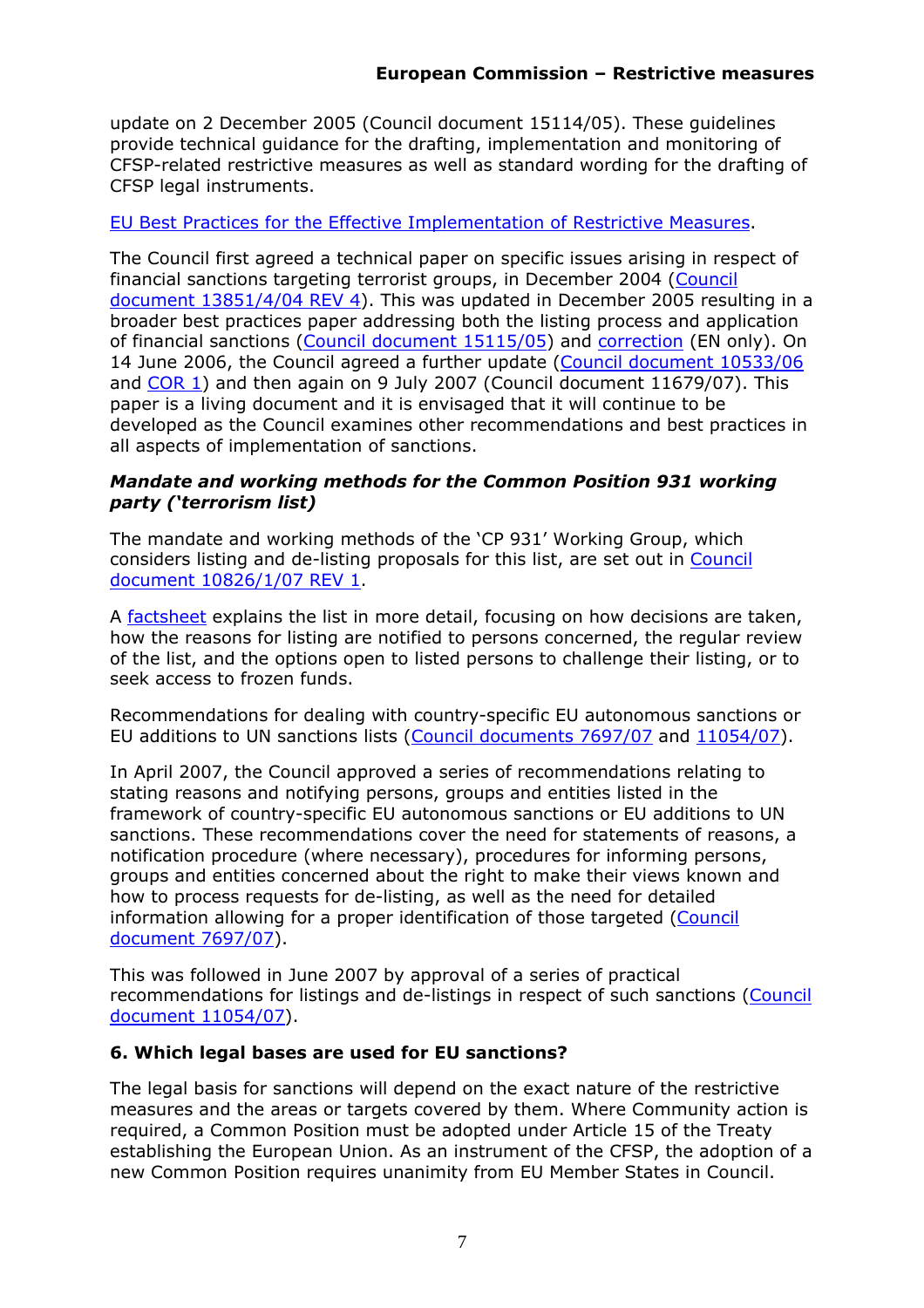If the Common Position provides for the reduction or interruption of economic relations with a third country, i.e. introduces economic and financial sanctions, implementation at Community level is governed by Article 301, and, where financial restrictions are concerned, Article 60 of the [Treaty establishing the](http://eur-lex.europa.eu/en/treaties/index.htm)  [European Community.](http://eur-lex.europa.eu/en/treaties/index.htm) In these cases, the Commission is required to make a proposal for a Council Regulation, which the Council can adopt by a [qualified](http://europa.eu/abc/12lessons/index4_en.htm)  [majority.](http://europa.eu/abc/12lessons/index4_en.htm)

Where restrictive measures target persons, groups and entities which are not directly linked to the regime of a third country, Articles 60, 301 and 308 of the Treaty establishing the European Community have been relied upon. In such cases, adoption of the Regulation by the Council requires unanimity and prior consultation of the European Parliament.

In some cases, it may also be possible to implement certain restrictive measures through a CFSP legal instrument and a pre-existing Regulation e.g. the diamond embargo on Côte d'Ivoire through Regulation 2368/2002 which controls EC trade in rough diamonds in line with th[e Kimberley Process rules.](http://ec.europa.eu/external_relations/blood_diamonds/index_en.htm)

Council Regulations imposing sanctions and related Council Decisions and Commission Regulations are part of Community law. It is standing case-law that Community law takes precedence over conflicting legislation of the Member States. Such Council and Commission Regulations are directly applicable and have direct effect in the Member States, creating obligations and rights for those subject to them (including EU citizens and economic operators). Their application and enforcement is a task attributed to the competent authorities of the Member States and the Commission

Some sanctions provided for in Common Positions are implemented by Member States, for example, arms embargoes. Although trade in manufactured goods falls under exclusive Community competence, Article 296 of the Treaty establishing the European Community allows for an embargo relating to military goods to be implemented by Member States using national measures. It is, therefore, common practice that arms embargoes are imposed by a Common Position and enforced on the basis of export control legislation of Member States (although the prohibitions on providing related financial or technical assistance are implemented through a Regulation).

Likewise, restrictions on admission (visa or travel bans) provided for in Common Positions are enforced on the basis of Member States' legislation on admission of non-nationals.

#### <span id="page-7-0"></span>**7. What is the procedure for the adoption of legal instruments implementing restrictive measures?**

The Presidency or one of the Member States, usually assisted by the Council Secretariat, or the Commission, first prepares a proposal for a Common Position. This proposal is examined and discussed by the relevant Council groups, typically, the Council group responsible for relations with the third country concerned and, in all cases, the Foreign Relations Counsellors Working Group (RELEX) and the Committee of Permanent Representatives (COREPER), which refers the Common Position proposal to Council for adoption. Following the adoption of the Common Position by Council, the text is published in the Official [Journal of the European Union.](http://eur-lex.europa.eu/JOIndex.do?ihmlang=en)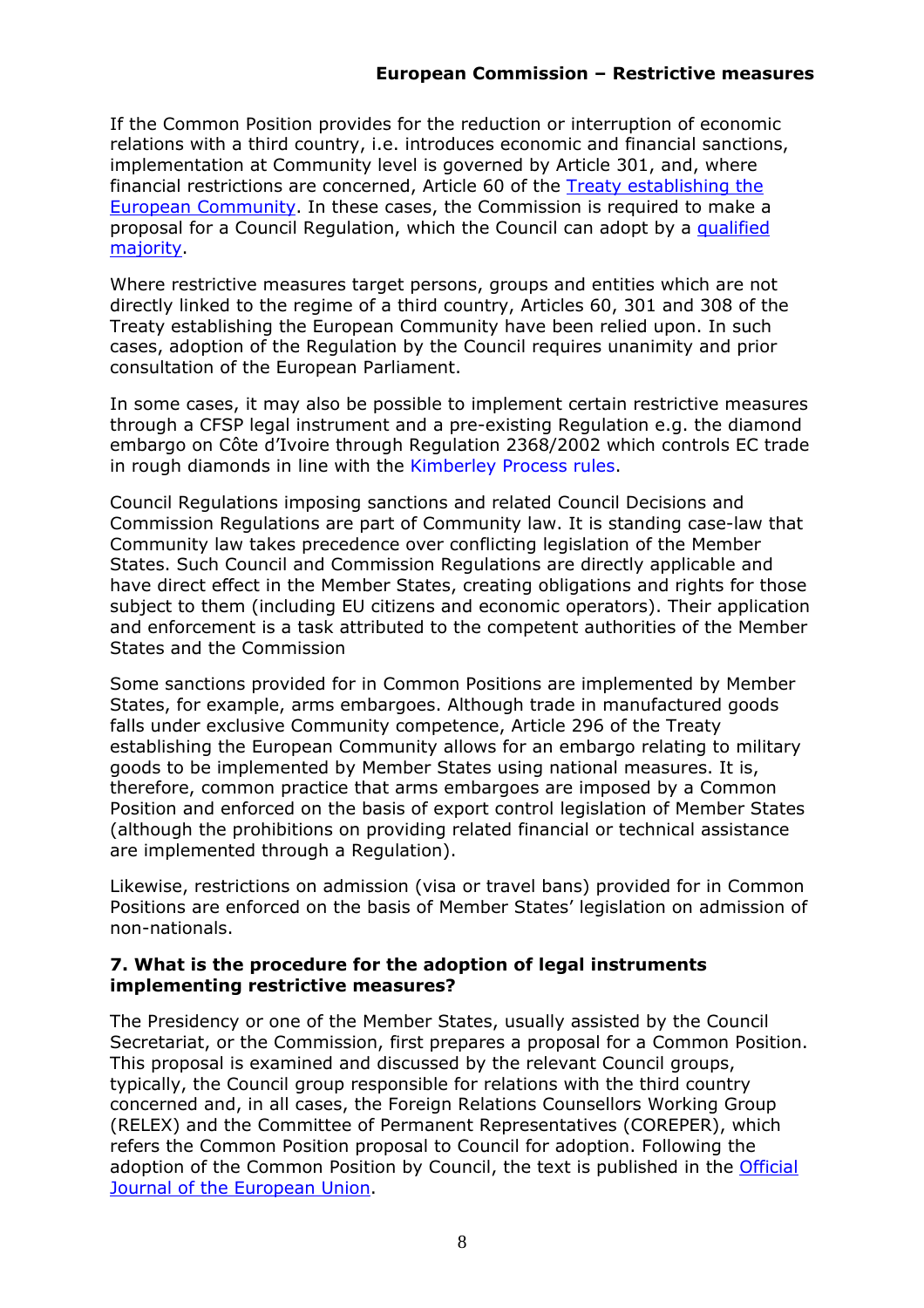If the Common Position calls for Community action implementing some or all of the restrictive measures, the Commission will present a proposal for a Council Regulation to Council in accordance with Articles 60 and 301 of the Treaty establishing the European Community. The proposal will subsequently be examined by RELEX and COREPER, before being adopted by Council. Formally the proposal for a Council Regulation should be presented after adoption of a Common Position. However, for reasons of expediency the Commission usually presents its proposals for Council Regulations implementing restrictive measures in time to allow for a parallel discussion of both texts in Council, and, if possible, the simultaneous adoption of both legal instruments.

## <span id="page-8-0"></span>**8. How are restrictive measures implemented, enforced and monitored?**

While it is important that restrictive measures are adequately designed to address the specific situation of the targeted country or persons, they can only be effective if they are properly implemented, enforced and monitored. The EU's [Sanctions Guidelines](http://register.consilium.europa.eu/pdf/en/05/st15/st15114.en05.pdf) **B**and [Best Practices paper](http://register.consilium.europa.eu/servlet/driver?page=Result&lang=EN&typ=Advanced&cmsid=639&ff_COTE_DOCUMENT=8666%2F1%2F08&ff_COTE_DOSSIER_INST=&ff_TITRE=&ff_FT_TEXT=&ff_SOUS_COTE_MATIERE=&dd_DATE_DOCUMENT=&dd_DATE_REUNION=&dd_FT_DATE=&fc=ALLLANG&srm=25&) **B**provide some relevant suggestions. Depending on the nature of the specific sanctions regime, both the Member States and the Commission are attributed particular tasks with regard to the implementation of restrictive measures.

Typically the competent authorities of Member States are responsible for:

- determination of penalties for violations of the restrictive measures;
- the granting of exemptions;
- receiving information from, and cooperating with, economic operators (including financial and credit institutions);
- reporting upon their implementation to the Commission;
- for UN sanctions, liaison with Security Council sanctions committees, if required, in respect of specific exemption and delisting requests.

See 9 below on the role of the Commission.

Pursuant to the EU's Sanctions Guidelines, a "Sanctions Formation" of the [Foreign Relations Counsellors Working Group \(RELEX\)](http://register.consilium.europa.eu/pdf/en/04/st05/st05603.en04.pdf) **E**has been created and mandated with the development of best practices in the implementation and application of restrictive measures through the exchange of information and experiences.

## <span id="page-8-1"></span>**9. What is the role of the Commission?**

The Commission makes proposals for Regulations imposing restrictive measures that fall within the scope of Community competence, to be adopted by the Council. The Commission may make proposals for Common Positions.

The Commission has also been empowered to make certain implementing Regulations amending such legislation, in particular by publishing lists of targeted persons, groups or entities.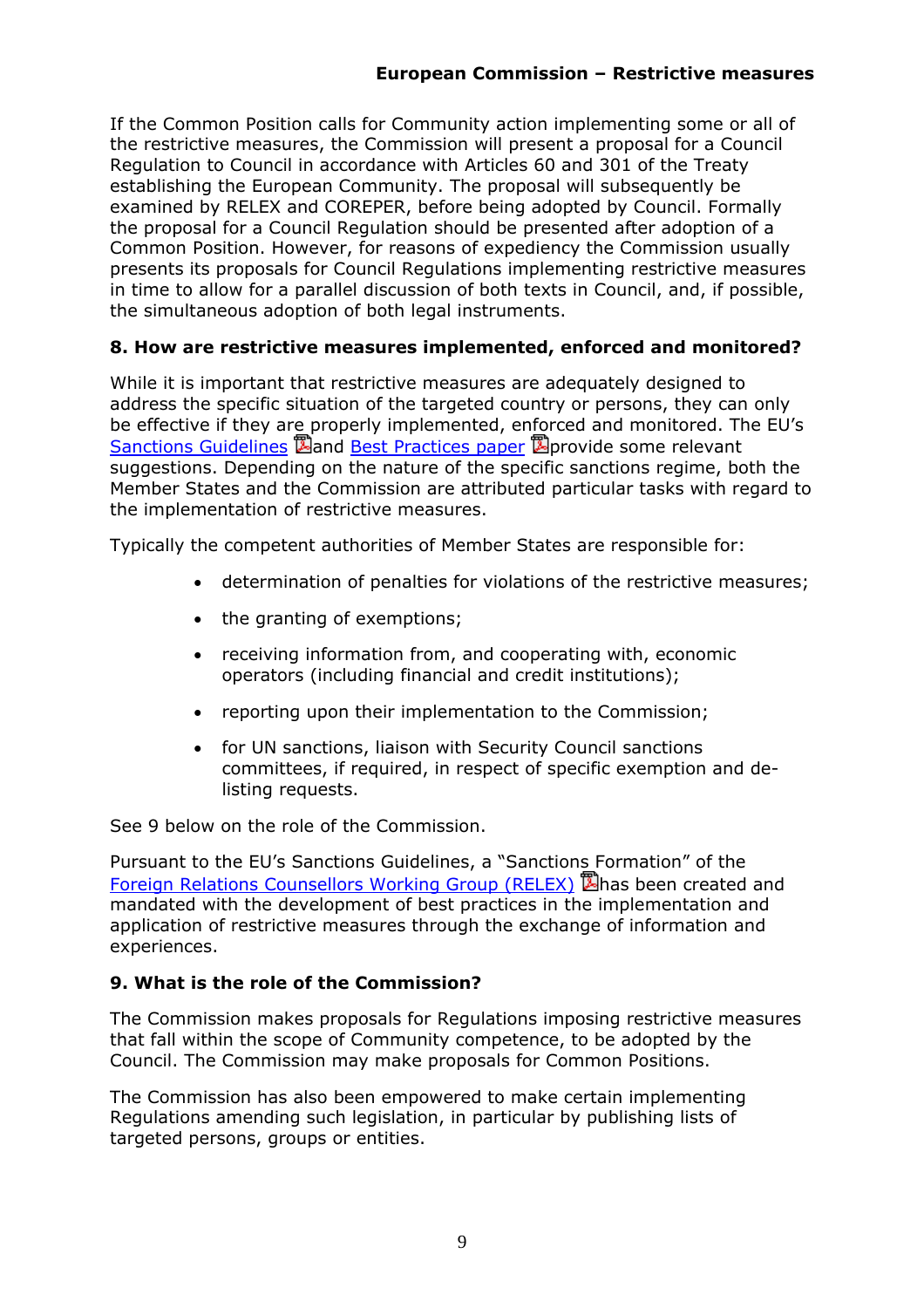For all measures that fall within the sphere of the Community, the Commission has to ensure that Member States implement the Regulations imposing restrictive measures in a proper and timely manner (e.g. by laying down national rules on penalties that apply if persons or entities under the Community's jurisdiction act in breach of the Regulations) and take appropriate action to apply and enforce these Regulations. As a basis for this monitoring exercise, Regulations implementing restrictive measures in the Community generally include a specific reporting requirement for the competent authorities of Member States. If a Member State fails to adopt the necessary implementing rules, an infringement procedure can be started by the Commission against that Member State in accordance with Articles 227 and 228 of the [Treaty establishing the](http://eur-lex.europa.eu/en/treaties/index.htm)  [European Community.](http://eur-lex.europa.eu/en/treaties/index.htm)

The Commission also takes part in the meetings of the RELEX-Sanctions Formation of the Council and contributes to documents discussed in that forum.

## <span id="page-9-0"></span>**10. Selected research papers**

Note: the following selected research papers provide information on matters not addressed in official documents. The Commission is not responsible for the contents of the papers or other links below which are provided for information only. The inclusion of a paper or link in this selection should not be construed as endorsement of its contents by the Commission, nor should any conclusion be drawn from the absence of any paper or link. See [the important legal notice](http://europa.eu/geninfo/legal_notices_en.htm#disclaimer) which applies to all information on this website.

# <span id="page-9-1"></span>**10.1 History of EU Policy**

A paper entitled ["Hard Measures by a Soft Power? Sanctions Policy of the](http://www.bicc.de/publications/papers/paper45/paper45.pdf)  European Union<sup>"</sup> 国by Joakim Kreutz examines the EU's sanctions policy and was published by the [Bonn International Centre for Conversion](http://www.bicc.de/) in January 2006.

## <span id="page-9-2"></span>**10.2 Targeted/smart sanctions**

A number of processes commissioned by states have resulted in important recommendations on targeted sanctions:

- [http://www.smartsanctions.ch](http://www.smartsanctions.ch/) (Interlaken Process, 1998-2001, focused on targeted financial sanctions);
- [http://www.smartsanctions.de](http://www.smartsanctions.de/) (Bonn-Berlin process, 2000-01 improvement of the design and implementation of arms embargoes and travel and aviation related sanctions).
- [http://www.smartsanctions.se](http://www.smartsanctions.se/) (Stockholm process 2001-03 making targeted sanctions effective.

The governments of Germany, Sweden and Switzerland also commissioned a paper ["Strengthening Targeted Sanctions Through Fair and Clear Procedures"](http://watsoninstitute.org/pub/Strengthening_Targeted_Sanctions.pdf) 国 published in March 2006 by the [Targeted Sanctions project](http://www.watsoninstitute.org/TFS) of the Watson Institute for International Studies at Brown University.

Th[e UN's Office of Legal Affairs](http://untreaty.un.org/ola-internet/olahome.html) commissioned a study finalised in March 2006 on [Targeted Sanctions and Due Process](http://www.un.org/law/counsel/Fassbender_study.pdf)  $\mathbb{Z}$ .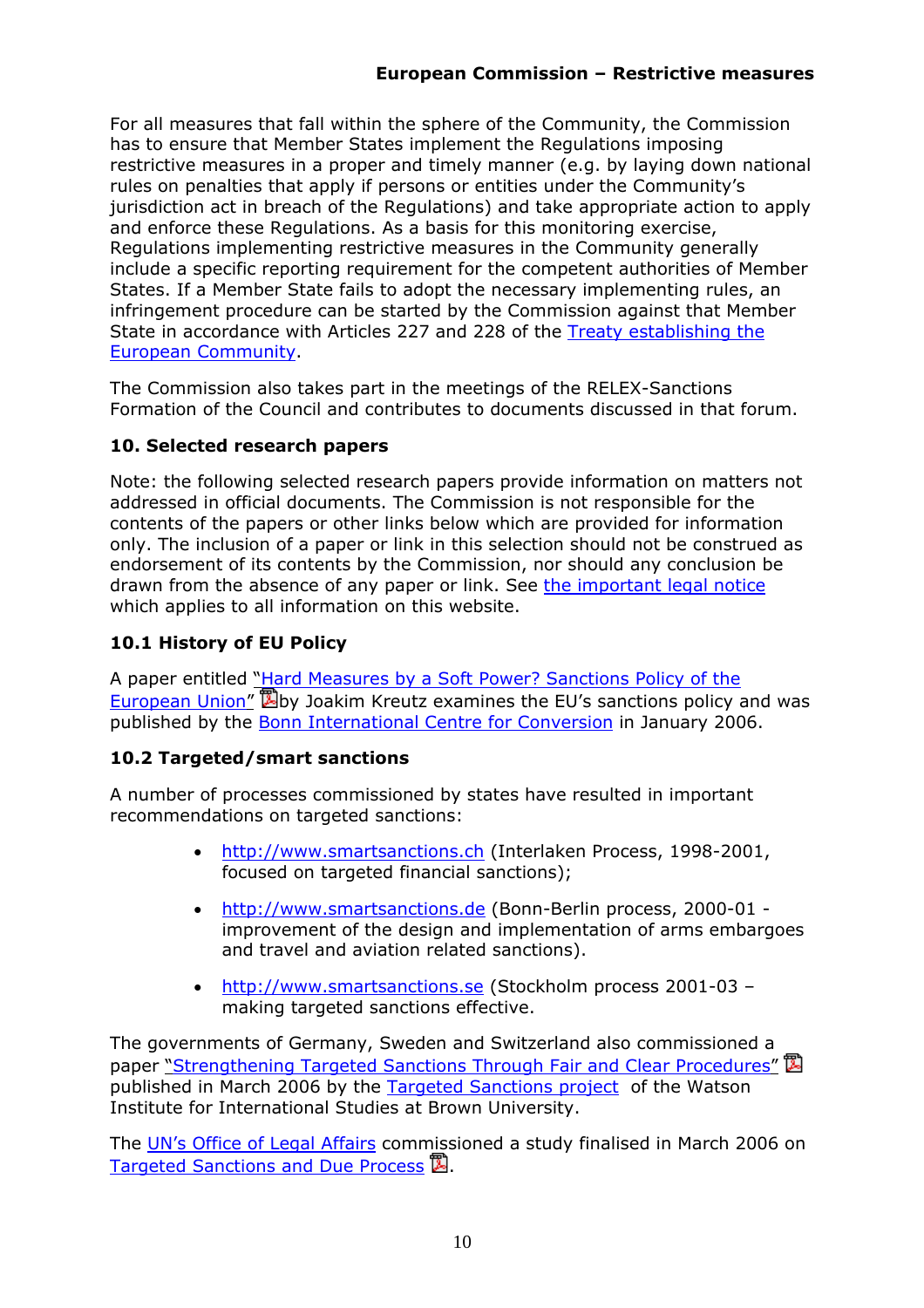Th[e Council of Europe](http://www.coe.int/) commissioned a report by Professor Iain Cameron on ['The](http://www.coe.int/t/e/legal_affairs/legal_co-operation/public_international_law/Texts_&_Documents/2006/I. Cameron Report 06.pdf)  [European Convention on Human Rights, Due Process and United Nations Security](http://www.coe.int/t/e/legal_affairs/legal_co-operation/public_international_law/Texts_&_Documents/2006/I. Cameron Report 06.pdf)  [Council Counter-Terrorism Sanctions'](http://www.coe.int/t/e/legal_affairs/legal_co-operation/public_international_law/Texts_&_Documents/2006/I. Cameron Report 06.pdf) **D**ublished in February 2006.

### <span id="page-10-0"></span>**11. Selected related instruments**

#### *Conventional arms export controls*

EU Member States apply controls on military exports other than arms embargoes. It is worth highlighting the EU's "Code of conduct on arms [exports"](http://www.consilium.europa.eu/uedocs/cmsUpload/08675r2en8.pdf) agreed by Member States in June 1998 in order to reinforce cooperation and to promote convergence in the field of conventional arms exports within the framework of the CFSP. All Member States have agreed to apply the Code of Conduct when assessing applications to export items listed in the [EU Common Military List](http://eur-lex.europa.eu/LexUriServ/LexUriServ.do?uri=OJ:C:2009:065:0001:0034:EN:PDF)<sup>2</sup>, last updated on 10 March 2008. Criterion One refers to respect for the international commitments of Member States, in particular the sanctions decreed by the UN Security Council and those decreed by the Community, agreements on non-proliferation and other subjects, as well as other international obligations. The Code also creates a mechanism for EU Member States to consult and inform each other about denials of arms export licences. The Code thus complements national export control legislation. More details can be found at the website of the Council on [Security-Related Export](http://www.consilium.europa.eu/cms3_applications/showPage.asp?lang=en&id=408&mode=g)  [Controls.](http://www.consilium.europa.eu/cms3_applications/showPage.asp?lang=en&id=408&mode=g)

### *Arms brokering*

The Council has also adopted a Common Position on the control of arms brokering [\(Council Common Position 2003/468/CFSP](http://eur-lex.europa.eu/LexUriServ/LexUriServ.do?uri=OJ:L:2003:156:0079:0080:EN:PDF)  $\mathbb{Z}$ ) in June 2003 aimed at regulating arms brokering in order to avoid the circumvention of United Nations, EU or OSCE embargoes on arms exports. It sets out certain provisions to be implemented through national legislation, including requiring Member States to take necessary measures to control brokering activities within their jurisdiction, and to assess brokering licence applications against the EU Code of Conduct on arms exports, to establish a system for the exchange of information on brokering activities, and to establish adequate sanctions to ensure that controls are effectively enforced.

#### *Dual-use equipment*

Exports of items which can be used for both civil and military purposes (so-called "dual-use items) are controlled in accordance with [Council Regulation \(EC\) No](http://eur-lex.europa.eu/LexUriServ/LexUriServ.do?uri=OJ:L:2009:134:0001:0269:EN:PDF)   $428/2009$   $\mathbb{Z}$  (large file). For further information and updates on export controls for dual use-items, see this page of the [Commission's Directorate-General for](http://ec.europa.eu/trade/issues/sectoral/industry/dualuse/index_en.htm)  **Trade** 

### *Trade in goods which could be used for capital punishment, torture or other cruel, inhuman or degrading treatment or punishment*

[Council Regulation \(EC\) No 1236/2005](http://eur-lex.europa.eu/LexUriServ/LexUriServ.do?uri=OJ:L:2005:200:0001:0019:EN:PDF)  $\mathbb{B}$ , which entered into force on 30 July 2006, imposed new controls on goods which could be used for capital punishment, torture or other cruel, inhuman or degrading treatment or punishment. For certain goods, the export from or import to the EC is prohibited, while other goods are subject to a licensing requirement.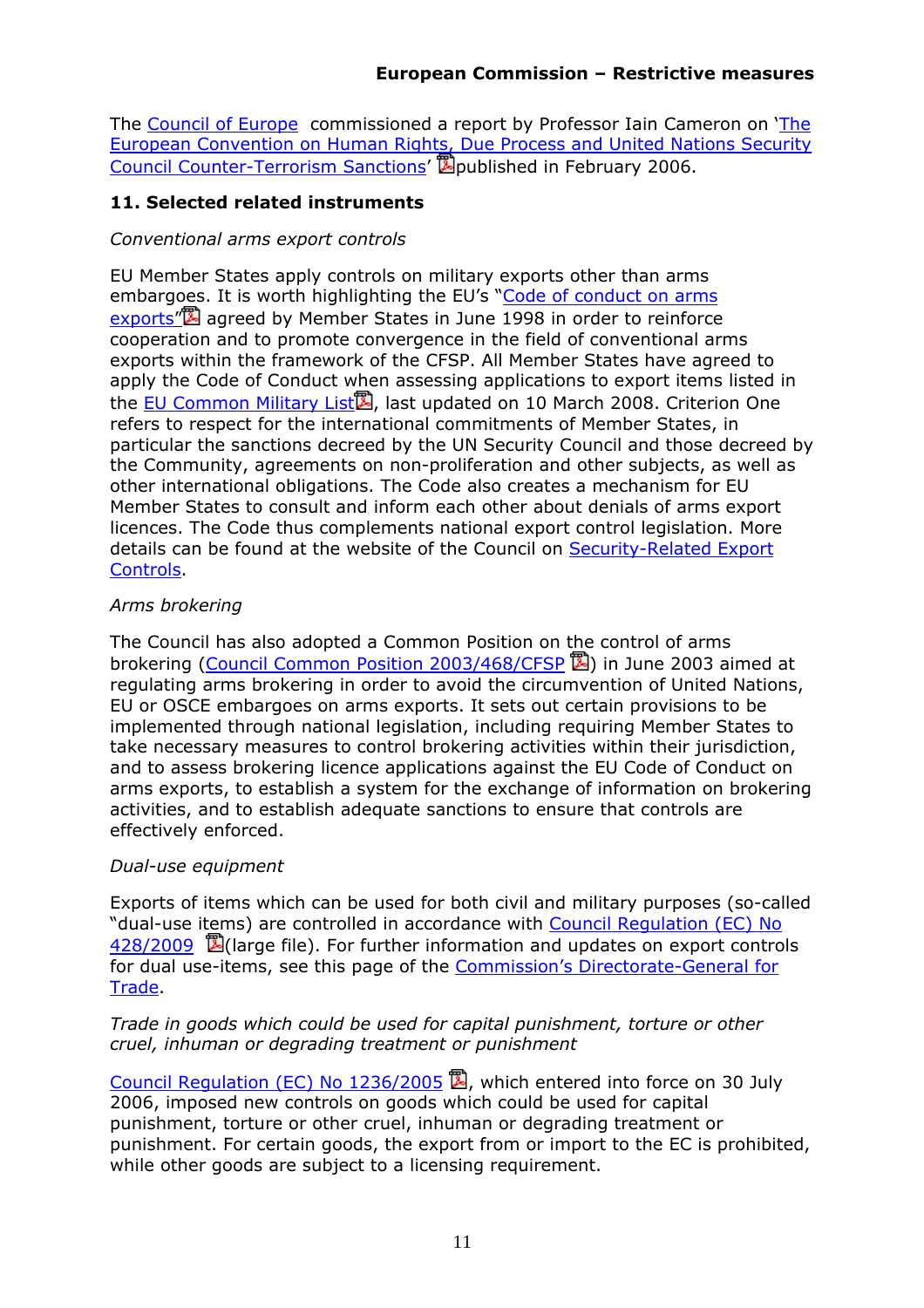## *Trade in rough diamonds (Kimberley Process)*

Trade in rough diamonds is controlled under the Kimberley Process Certification Scheme (KPCS), a scheme set up in 2002 to prevent diamonds fuelling conflict. It is implemented in the EC by [Council Regulation \(EC\) No 2368/2002](http://eur-lex.europa.eu/LexUriServ/LexUriServ.do?uri=OJ:L:2002:358:0028:0048:EN:PDF)  $\mathbb{Z}$ , and the Commission represents the EC as a whole in the KPCS. For more information, see the [Commission's specific webpage.](http://ec.europa.eu/external_relations/blood_diamonds/index_en.htm)

### *Trade in timber (Forest Law Enforcement, Governance and Trade (FLEGT))*

In order to ensure only legally harvested timber enters the EU, the Commission is establishing a licensing scheme for timber which is to be implemented on a voluntary (but binding) basis, through a series of partnerships with woodproducing countries. For more information, see DG Development's page on FLEGT and [Council Regulation \(EC\) No 2173/2005](http://europa.eu/eur-lex/lex/LexUriServ/site/en/oj/2005/l_347/l_34720051230en00010006.pdf)  $\mathbb{Z}$ .

### *Suspension of aid and co-operation*

Relations between the EU and third states are often governed by bilateral agreements. One example is the 2000 [Cotonou Agreement](http://ec.europa.eu/development/body/cotonou/index_en.htm) which governs relations between the European Union and the African, Caribbean and Pacific (ACP) states. Its Article 96 provides the possibility of taking appropriate measures in cases of violation by one of the parties of the requirements of essential elements of the Agreement, namely respect for human rights, democratic principles and the rule of law. For more information on bilateral agreements between the EU and other countries and regions, consult the ['EU in](http://ec.europa.eu/world/)  [the world'](http://ec.europa.eu/world/) website.

### *Denial of tariff preferences*

Tariff preferences under the [General System of Preferences](http://ec.europa.eu/trade/issues/global/gsp/index_en.htm) (GSP), and the procedure and grounds for their withdrawal are regulated b[y Council Regulation](http://eur-lex.europa.eu/LexUriServ/LexUriServ.do?uri=OJ:L:2005:169:0001:0043:EN:PDF)   $(EC)$  No 980/2005  $\mathbb{Z}$ .

## <span id="page-11-0"></span>**12. Other useful links**

### *EU Policy areas*

For additional, more general information, you may wish to consult:

- Commission pages on [the Common Foreign and Security Policy](http://ec.europa.eu/external_relations/cfsp/intro/index.htm)  [\(CFSP\)](http://ec.europa.eu/external_relations/cfsp/intro/index.htm)
- Council page on the [CFSP](http://www.consilium.europa.eu/cms3_fo/showPage.asp?id=248&lang=en&mode=g)
- Commission page on the **Fight against Terrorism**
- Council page on the [Fight against Terrorism](http://www.consilium.europa.eu/showPage.asp?id=406&lang=en)
- Key Documents on the [Fight against Terrorism \(Council\)](http://www.consilium.europa.eu/showPage.asp?id=631&lang=en&mode=g)
- Council page on the **European Security and Defence Policy (ESDP)**
- Commission page on [Non-proliferation and Disarmament](http://ec.europa.eu/external_relations/cfsp/npd/index.htm)
- Commission pages on [Promoting Respect for Human Rights](http://ec.europa.eu/external_relations/human_rights/intro/index.htm)

*United Nations* 

- Resolutions of the [United Nations Security Council](http://www.un.org/Docs/sc/index.html)
- Details of the various Sanctions Committees of the Security Council